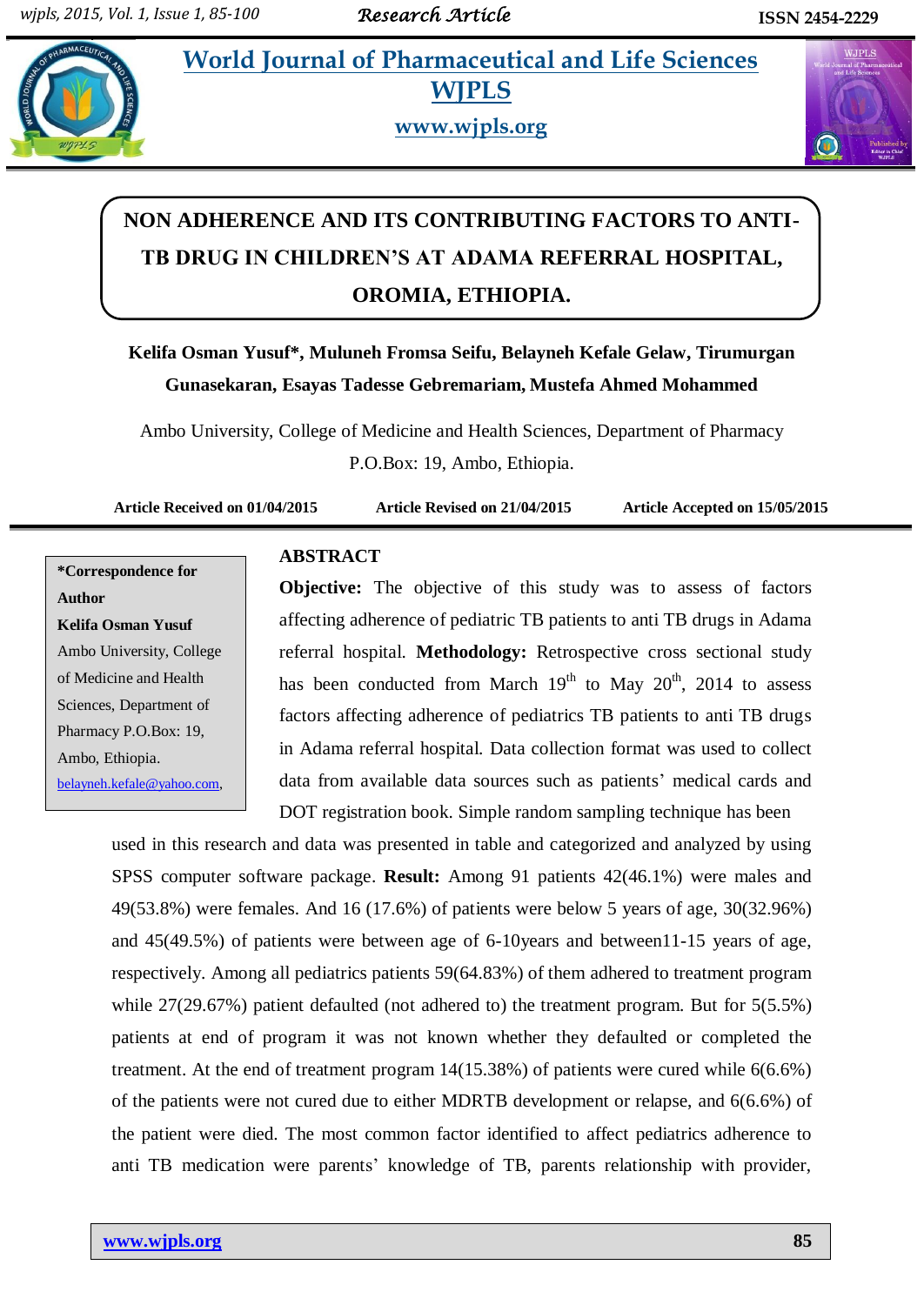presence or absence of other reason like feeling better, forgetfulness and residence area. **Conclusion:** As this study shows 29.67% of patients did not adhere to their treatment program. Also, this study shows that adherence of pediatric patients to their medication is not only affected by patient taking medication as prescribed but also by parent knowledge of TB, parent relationship with provider, presence or absence of other reason like feeling better, forgetfulness and residence area.

**KEYWORD**: pediatric patients, Adama, Adherence, TB patients.

#### **INTRODUCTION**

#### **Background Information**

Tuberculosis is an infectious disease caused by mycobacterium tuberculosis which is transmitted through the air, by ingesting infected milk or meat and it is both preventable and curable disease. People who have pulmonary tuberculosis can infect other through droplet infection when they cough, sneeze, and talk. If TB is detected early and fully treated, people with disease quickly become non infectious and eventually cured.<sup>[1]</sup>

The WHO in its global plan to stop TB report that poor treatment has resulted in evolution of mycobacterium TB strain that do not respond to treatment with standard first line combination of anti TB drug. Emergency of multi drug resistant TB, extensive drug resistant TB, HIV associated TB and weak health system are the major challenge to TB control program globally. [2]

One of the greatest challenges facing most TB program is that of patient who do not complete their TB treatment for one or more reasons such as patient are not only at risk of relapsing, but also they may develop resistances to one or more potent first line TB drug, such as isoniazid(INH), rifampcin(RMP) Pyrazinamide(PZA), ethambutol(ETH) and streptomycin.<sup>[2]</sup>

Out of approximately one million estimated case of TB in children world wide,75% occur in the 22 high burden countries and majority of children with smear positive TB who are <15 years of age were in Africa and south east Asia. In low income countries childhood TB is associated with malnutrition, poverty, over-crowding, higher death rate and lower treatment success rate.<sup>[3]</sup>

Although the true burden of childhood TB is not well known, it is one of the 10 major causes of childhood mortality with estimated annual death of 74,000\_130,000. Ethiopia is one of 22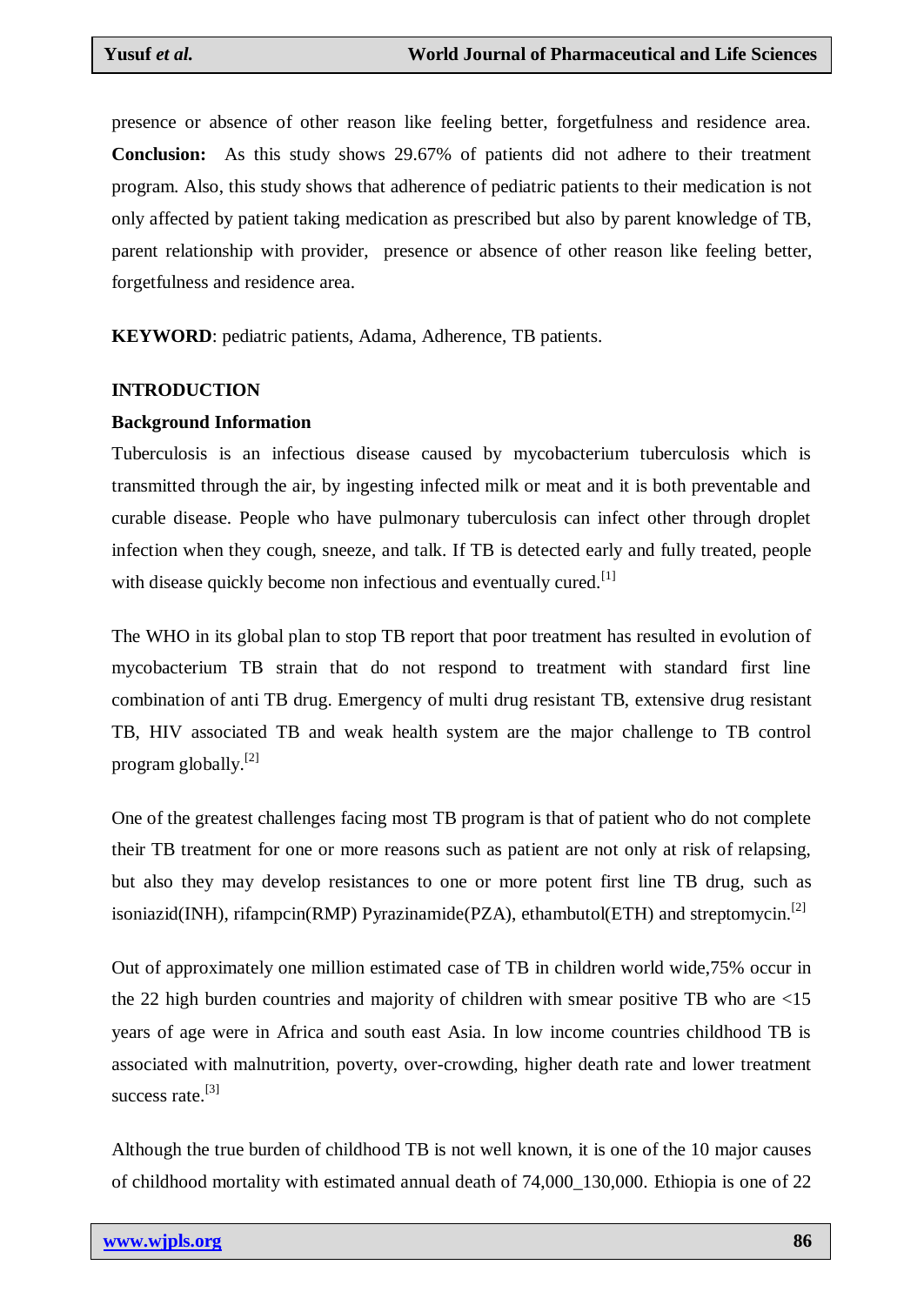high burden countries in which TB is the second leading cause of death, it is estimated that children contribute to 16% of national TB burden. Childhood TB is marker of recent transmission in population; moreover, children are the primary victims of poor TB control programs and TB is significant childhood morbidity and mortality in the country.[4]

Adherence to long term therapy is a multi-dimensional phenomenon determined by the interplay of five set factors namely social and economical factor, health care team, conditional related factor, therapy and patient related factor.<sup>[6]</sup>

Poor adherence to treatment of chronic disease including TB is a worldwide problem of striking magnitude, however patient with TB are expected to have adherence level greater than 90% in order to facilitate cure .The failure for cure increase the risk of development of drug resistance TB and further spread in community which in turn increase morbidity and mortality.<sup>[5]</sup>

In sub sub-Saharan Africa there is high rate of loss to follow up of TB patient that range from 11.1% -29%. Ethiopia is one of the seventh countries that reported lower rate of treatment success and patient who take TB treatment irregularly and unreliable way are at greatly increased risk of treatment failure.<sup>[5]</sup>

## **Statement of the Problem**

Compliance to TB treatment continues to be one of the major obstacles that TB control program worldwide have to deal with, especially in developing countries.<sup>[7]</sup> Poor compliance and defaulting anti TB treatment contribute to the increase of multi drug resistant mycobacterium tuberculosis.[8] In addition, comprehensive studies on resistance to anti TB drug in children are lacking, because they are not included in global survey. Surveillance of anti TB drug resistance during 1995-2007 among children from south Africa showed a significant increase in resistance to INH and RMP from 2.3%-6.7%. Drug-resistance among children has been documented in clinical trial of both pulmonary and extra pulmonary tuberculosis.<sup>[4]</sup> Therefore, children under treatment for TB who default from treatment are at risk for clinical deterioration and complication and can continue to be infectious to other and at risk of premature death.<sup>[11]</sup>

Furthermore, mortality from tuberculosis is highest in early childhood due to children non adherence to TB treatment.<sup>[4]</sup> Approximately one million children develop active TB annually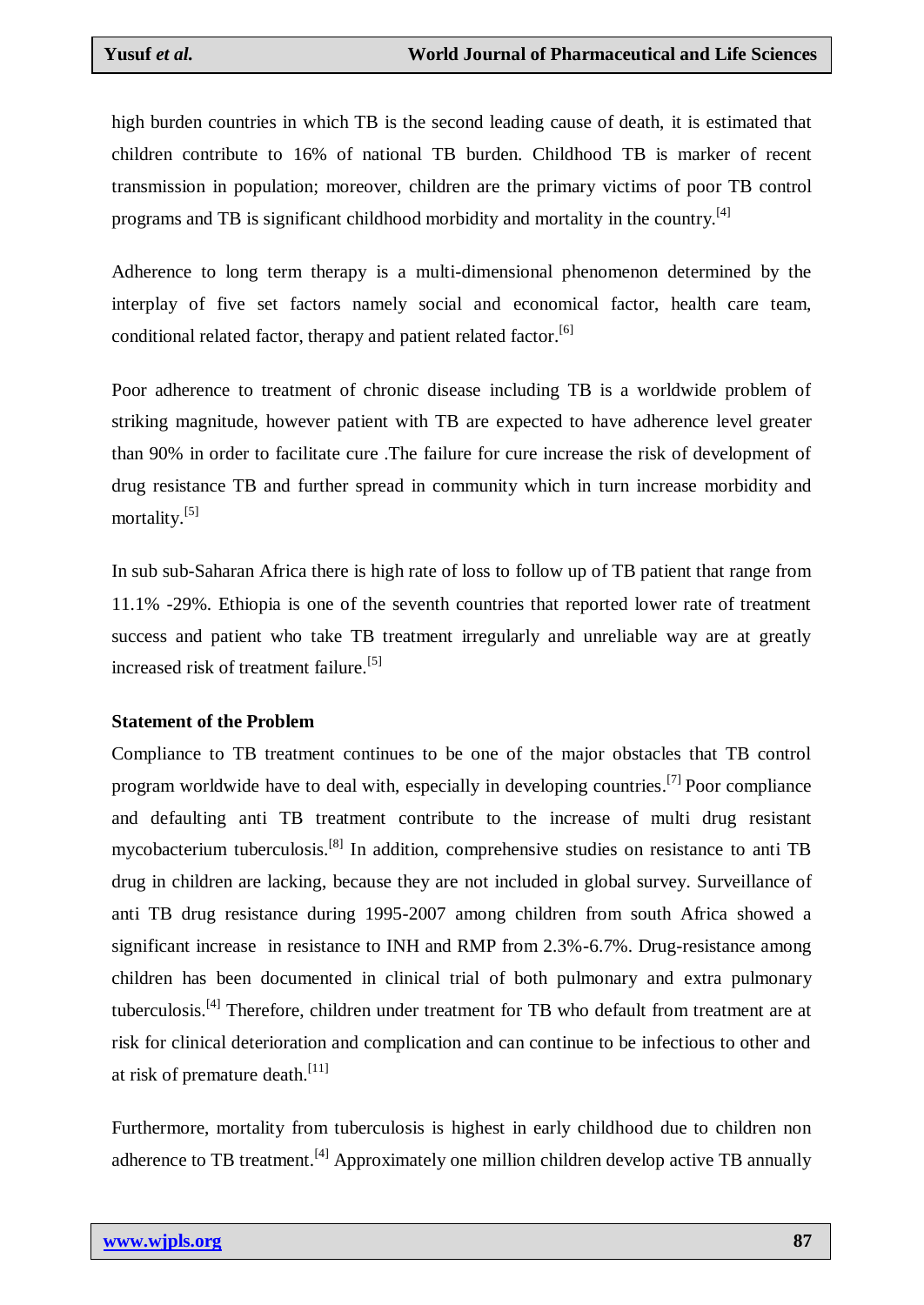comprising 30%-40% of the total TB case load in high burden countries, out of this 75% occur in high burden countries of whom 450,000 die each year, even though there is highly effective medication.<sup>[12]</sup> According to 2012 WHO report estimate, half of million children ill with tuberculosis in 2011 of which nearly 64000 children die of TB, even though there is effective medication.<sup>[9]</sup>

In Ethiopia, even though TB drug are given free of fee TB continues to be major cause of TB related child hood death.<sup>[10]</sup> In developing countries including our country large number of family have no balanced diet for their child normal growth? In these types of children when they are infected with mycobacterium tuberculosis with underlying malnutrition, they develop drug side effect such as drug intolerance and vomiting in intensive phase of the treatment which result in child non adherence to their treatment. In this type of countries poor adherence is major concern of child hood TB treatment and usually less than one third of participant to the treatment program complete full course of poorly supervised treatment.<sup>[13]</sup>

Treatment is challenging since no pediatric drug formulations are currently commercially available and with a long and burdensome disease, especially in the case of MDR-TB when treatment can take up to two years, adherence to treatment is difficult for patients and their families. Children lack the emotional resources to cope with the disease on their own and rely heavily on practical and emotional support from their care giver.<sup>[14]</sup>

## **Significance of the Study**

The result of this study would identify the major problems that account for children non adherence to their medication and TB relapse. It also notifies the development of MDR TB in children who are being treated and who will be treated at Adama hospital. The finding of this study also gives an insight to health professional about major factors affecting the children adherence to their anti TB drug treatment schedule. If it is implemented, also it will improve children cure rate and minimize death from MDR TB in children. Once the factors are identified, then targeted strategies to address them can be formulated. The finding may also be used to formulate strategies to improve quality of care for TB pediatric patient.

#### **OBJECTIVE**

## **General objective**

 To assess factors affecting children adherence to anti TB drug in Adama referral hospital, East Shewa Ethiopia.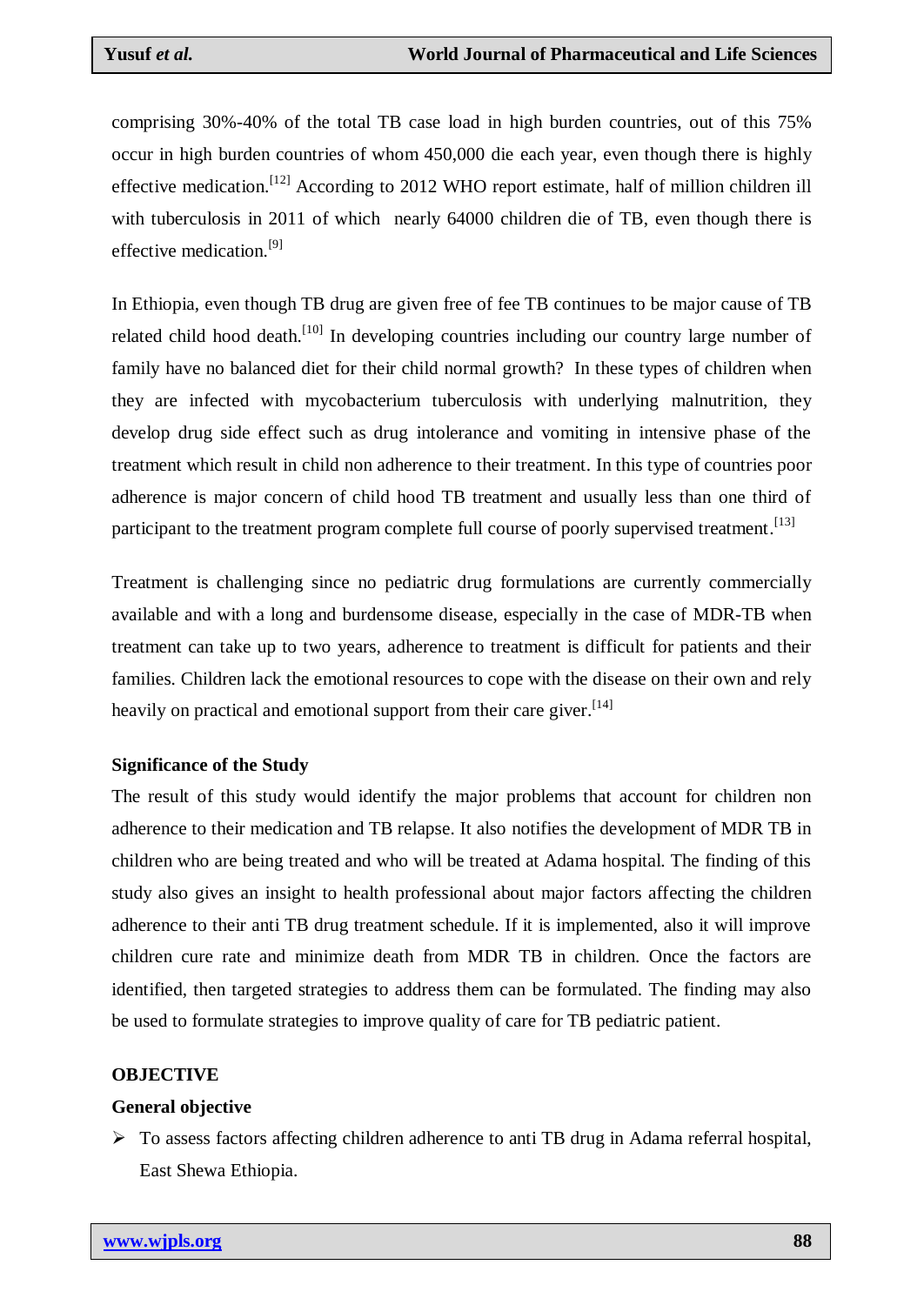## **Specific objective**

- To determine the magnitude of non adherence in children attending anti-TB drug in Adama referral hospital.
- To determine reasons for MDR TB in children.
- To determine factors affecting children adherence to anti TB drugs in Adama referral hospital.
- To assess factors contributing to children defaulting TB treatment program.

## **Methodology**

### **Study Area**

Adama is one of the towns of Oromia regional state, East Shewa zone and located 99Km far from Addis Ababa. There are different governmental and non-governmental institutions in the town such as 8 health Centers, one referral hospital, one general hospital, 50 private clinics and 105 pharmacies. The study was conducted in Adama hospital medical college on pediatrics patients who had attended TB treatment program from September 2002 EC-September 2006 EC. Adama hospital was established & started its full function in 1965. The hospital is now providing several health services including TB treatment program for the community.

## **Study Design**

In this research a cross sectional study based on retrospective data was conducted by reviewing patient`s DOT registration book and patient medical charts. The study period had been from April 1 to May 20, 2014.

## **Source Population**

All pediatric patients' s DOT registration book and medical charts of who had attended TB treatment program in the previous five year from 2002 E.C-2006 E.C.

## **Study Population**

All sampled pediatric patients"s DOT registration book and medical charts of who had attended TB treatment program at TB clinic for the past five year from 2002 E.C-2006 E.C were included.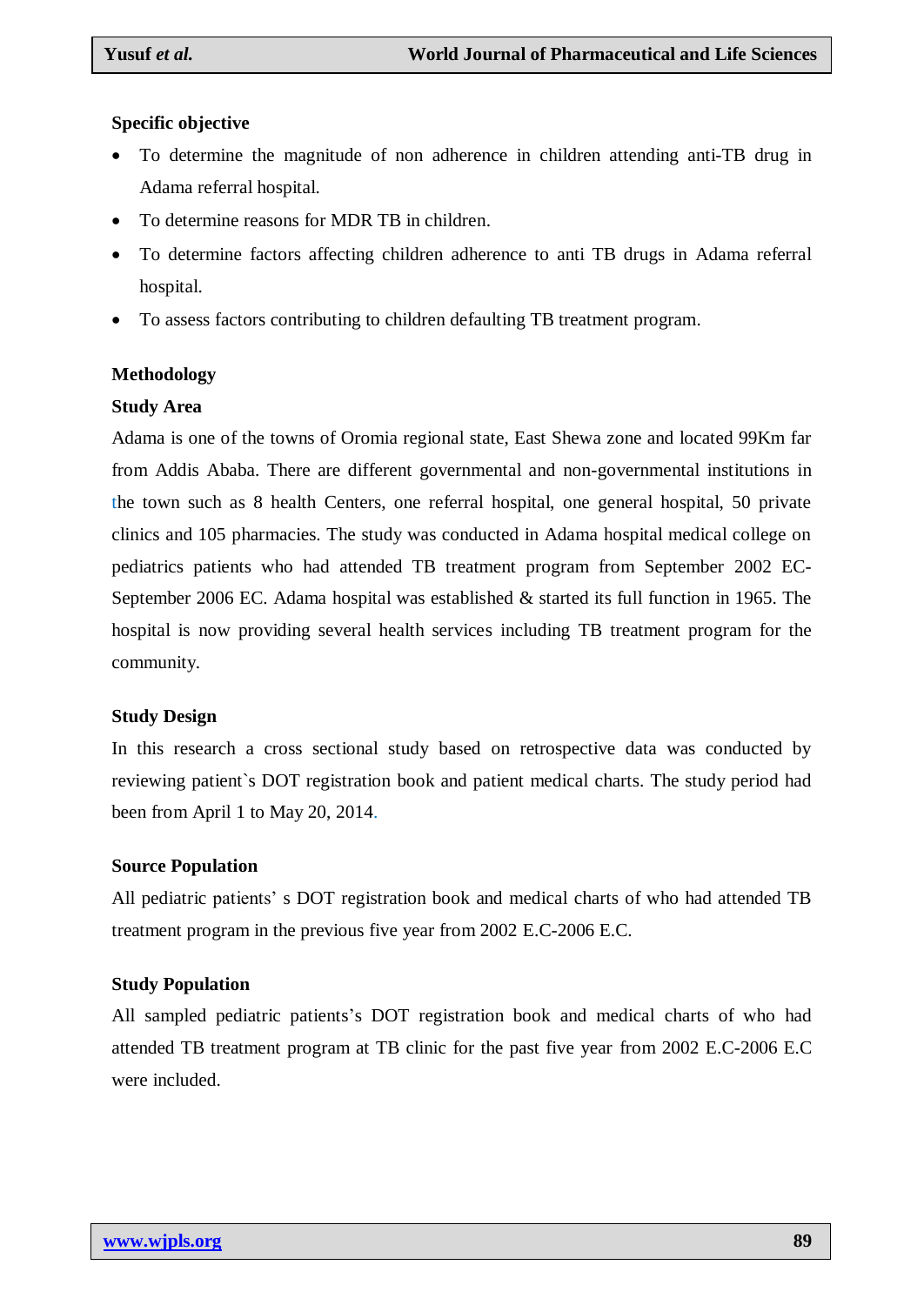## **Inclusion and Exclusion Criteria**

All medical charts of pediatrics patients below sixteen years old were included and all adult TB patients above fifteen years old were excluded from the study.

## **Sample Size Determination**

The proportion to be studied was (p) =10% of the population, allowed deviation was "w" which was 5 % and confidence interval was 95% therefore minimum sample size required was obtained by the formula:

 $n = z^2 p (1-P)/W^2$ 

 $n = (1.96)^2 0.1x0.9/(0.05)^2$ 

n=138 sampled for the study

but because N was relatively small adjustment was made for the above "n" required by the following formula:

 $n/(1+n/N)$ 

 $=138/(1+138/1500)$ 

=126 Patient were included

**Sampling Technique:** In this study simple random sampling was used.

#### **Study Variables**

Independent Variables

- Age
- Sex
- address
- quality of service
- parent educational status
- parent socioeconomic status
	- Dependent Variables
- Adherence/non adherence to the treatment
- Defaulting the treatment
- MDRTB development

## **Data Processing and Analysis**

After data was collected, it was categorized and analyzed using SPSS computer soft ware package. And the result was summarized and presented in table and written form.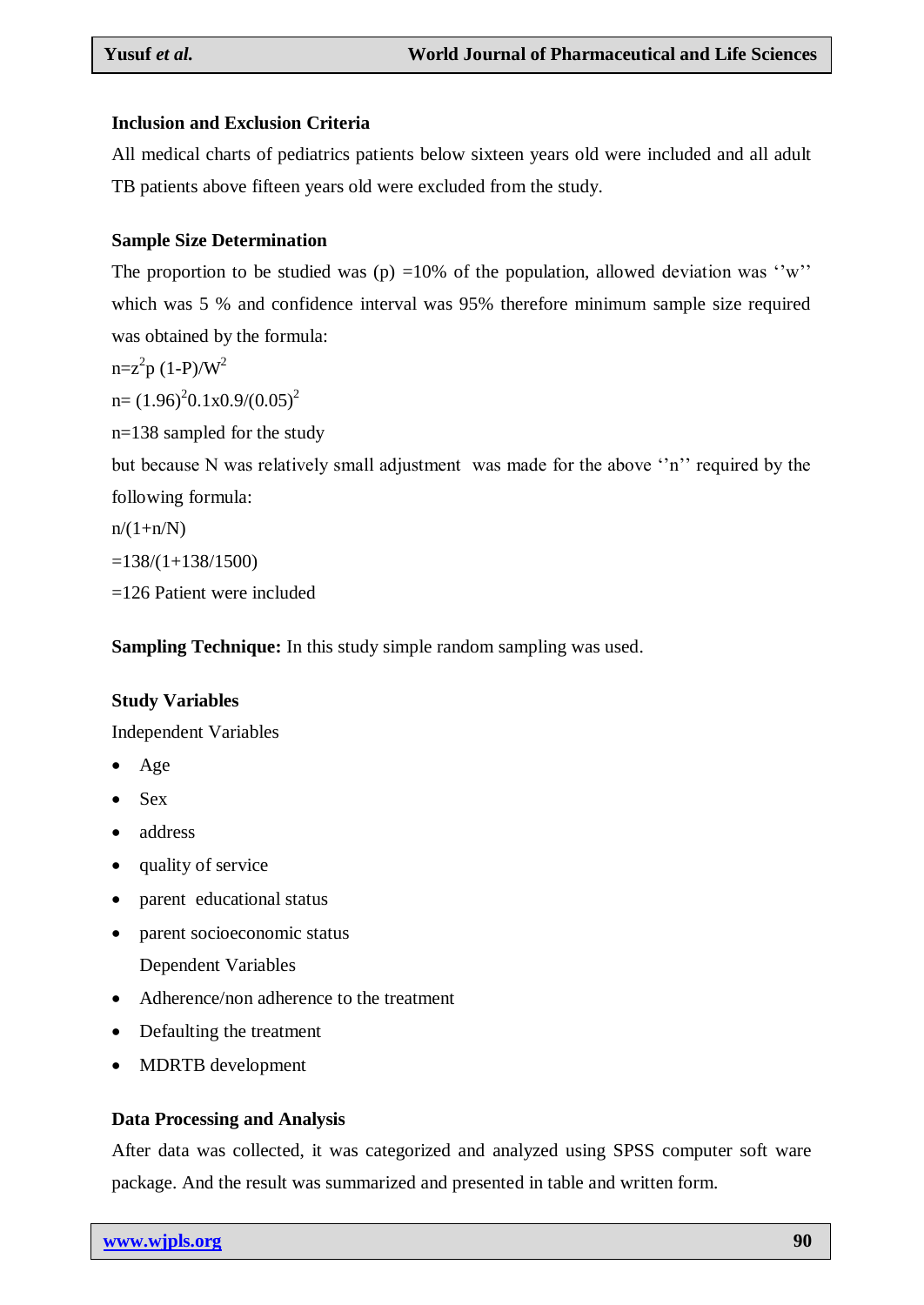## **Data Quality Control**

To ensure data quality, data collection technique and format was pretested at study area in 5% of sample population of the same source population.

## **Ethical Consideration**

Permission letter or ethical clearance was obtained from college of medical and health science department of pharmacy and was given to Adama hospital administrative office and permission was obtained from administrator. In addition the patients" information was kept confidentially.

## **Operational Definition**

**Adherence** = extent to which the patient take their medication as prescribed by physician

**Non adherence** = not taking medication as prescribed

**Defaulting** = discontinuing taking medication

**Tuberculosis** = disease caused by mycobacterium tuberculosis

## **RESULT**

In this study 126 pediatric TB patients" medical charts were sampled from 1500 medical charts of pediatrics TB patient population using simple random sampling. Among whom 35 patients were transferred to other health institution for close follow up of DOT therapy. Thus, 91 pediatrics medical charts were analyzed.

## **Socio-demographic characters**

|            |  | Table 5.1 demonstrate demographic characteristics and patient sources of sample |  |  |  |
|------------|--|---------------------------------------------------------------------------------|--|--|--|
| population |  |                                                                                 |  |  |  |

| <b>Variable</b> |            | <b>Frequency</b> | <b>Percent</b> |  |  |
|-----------------|------------|------------------|----------------|--|--|
| <b>Sex</b>      | Male       | 42               | 46.1%          |  |  |
|                 | Female     | 49               | 53.8%          |  |  |
|                 | $0 - 5$    | 16               | 17.6%          |  |  |
| Age             | $6 - 10$   | 30               | 32.96%         |  |  |
|                 | $11 - 15$  | 45               | 49.5%          |  |  |
| New to          | <b>YES</b> | 86               | 94.5%          |  |  |
| program         | NО         |                  | 5.5%           |  |  |

Among 91 patients 42(46.1%) were males and 49(53.8%) were females, the association between sex and patients completion of the treatment was identified by calculating "p" value for both variables and the association was found to be insignificant  $0.66$  ( $>0.05$ ). 16(17.6%) of patients were below 5 years of age, 30(32.96%) and 45(49.5%) of patients were between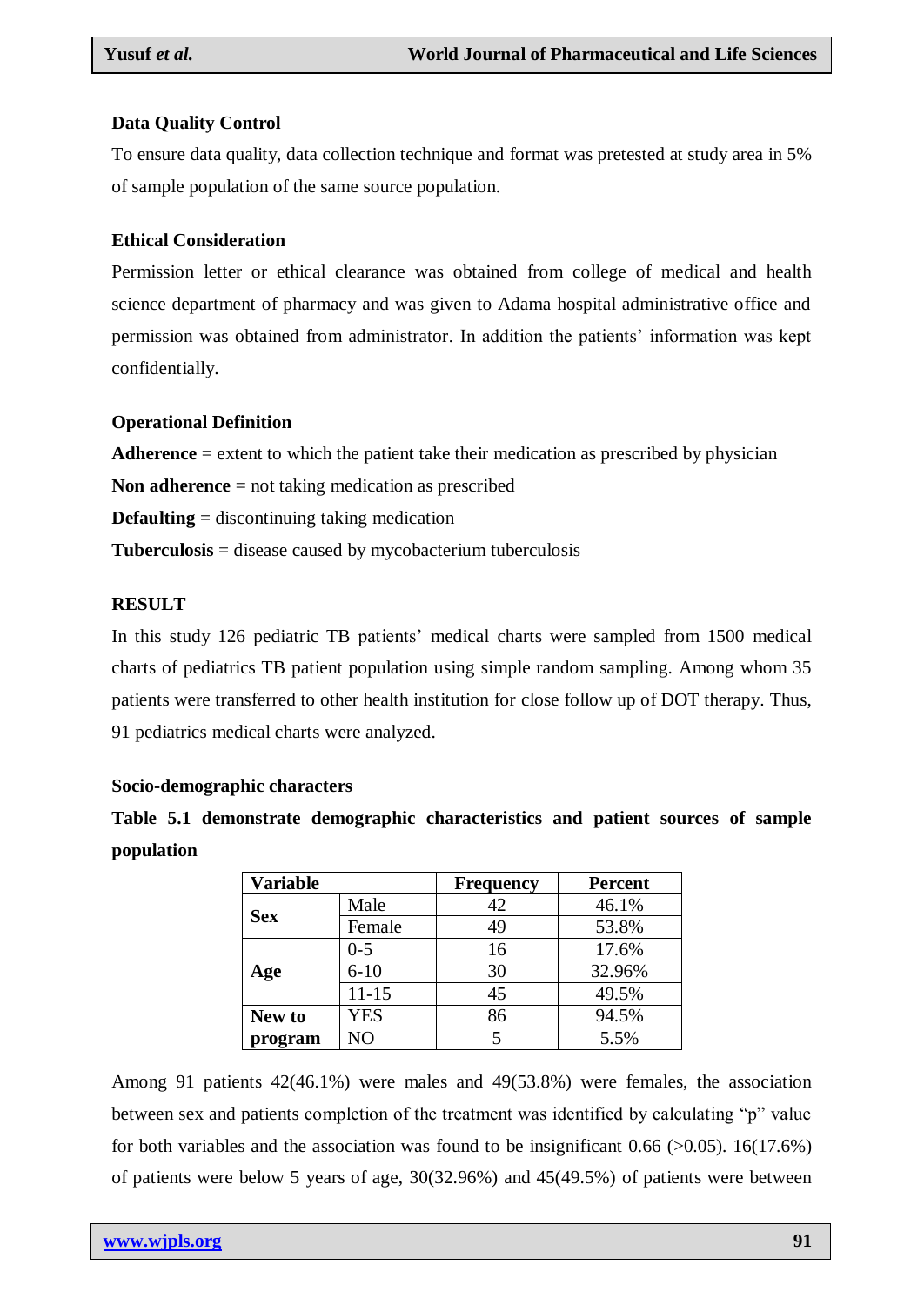age of 6-10 years and between age of 11-15 years, respectively. The association between age of patients and treatment completion behavior of the patients was obtained to be statistically insignificant ( $p = 0.87$  at 0.05 level of significance).

In this study 86(94.5%) of the patients were new for treatment program while 5(5.5%) of patients had attended the treatment program before they were readmitted to the treatment program.

Out of all pediatrics TB patients analyzed 52(57.1%) of patients were treated for extra pulmonary TB while the rest 39(42.82%) of patients were treated for pulmonary TB. The association between type of TB and treatment completion behavior was obtained to be insignificant (p=0.769).

**Table 5.2 Demonstrates initiation missed dose, phase in which dose was missed, duration for which dose was missed, side effect, type of side effect ,other reason and defaulting behaviors of patient** 

|                               | <b>Variable</b>       | Frequency      | <b>Percent</b> |
|-------------------------------|-----------------------|----------------|----------------|
|                               | none                  | 68             | 74.5%          |
| <b>Initiation missed dose</b> | One dose              |                | 1.1%           |
|                               | Two dose              | 10             | 10.99%         |
| per week                      | Three dose            | 9              | 9.9%           |
|                               | Four dose             | 3              | 3.3%           |
| Side effect                   | yes                   | 26             | 28.6%          |
|                               | Unknown               | 65             | 71.42%         |
|                               | none                  | 64             | 70.33%         |
|                               | Vomiting and headache | 13             | 14.28%         |
| Type of side effect           | Nausea                | 1              | 1.1%           |
|                               | Hepatotoxicity        | 8              | 8.78%          |
|                               | Vomiting and nausea   | 5              | 5.49%          |
|                               | Feeling better        | 15             | 16.48%         |
| <b>Other reason</b>           | Forget                | $\overline{4}$ | 4.39%          |
|                               | Missed                | $\overline{2}$ | 2.19%          |
| <b>Phase in which dose</b>    | Initiation            | 17             | 18.7%          |
| was missed                    | Continuous            | 19             | 20.87%         |
| <b>Duration for which</b>     | None                  | 64             | 70.33%         |
| dose was missed               | Two week-one month    | 14             | 15.4%          |
|                               | Two month-four month  | 13             | 14.3%          |
|                               | yes                   | 22             | 24.17%         |
| <b>Default</b>                | N <sub>o</sub>        | 66             | 72.52%         |
|                               | unknown               | 3              | 3.3%           |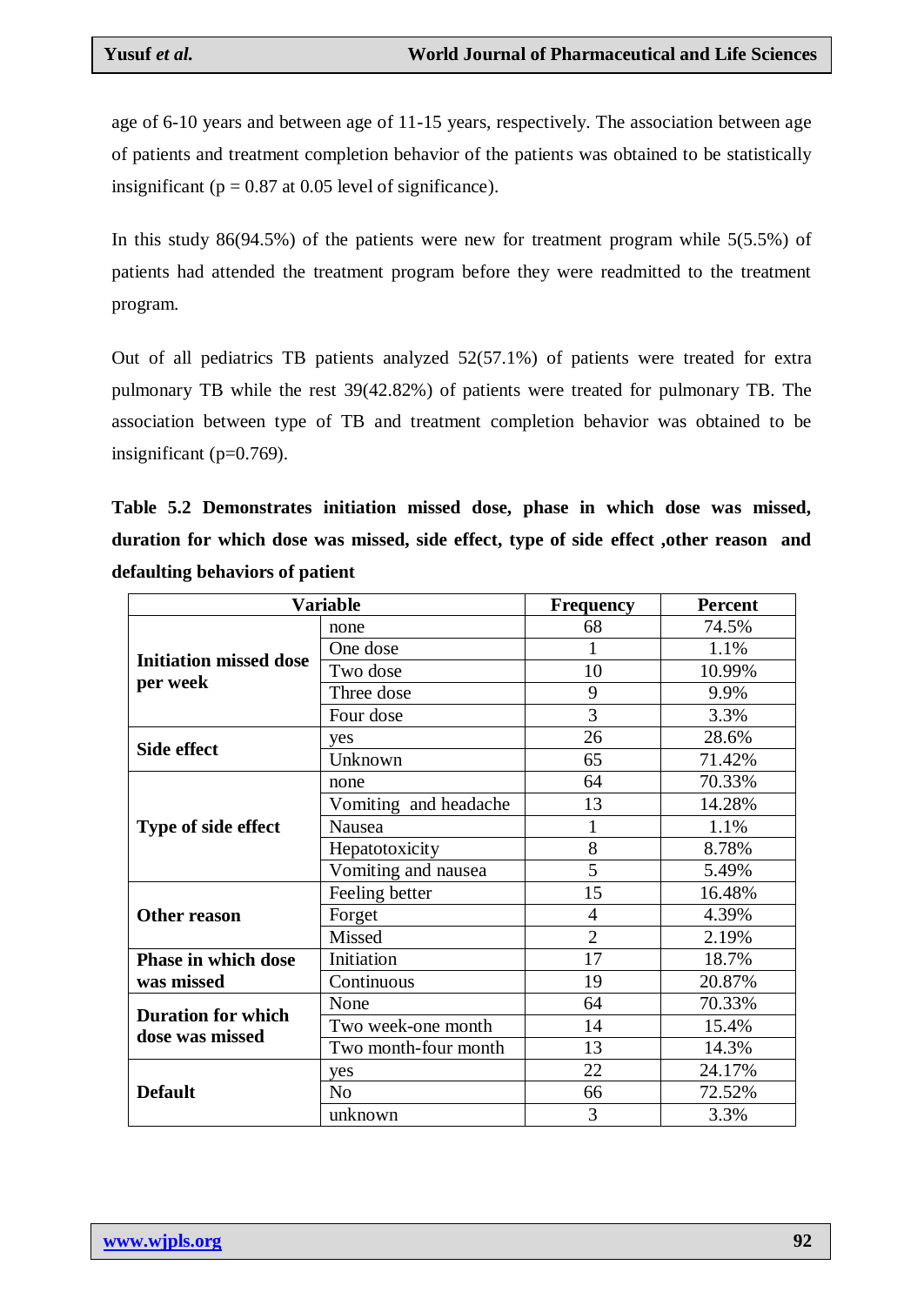In initiation phase 17(18.7%) of the patients were recorded to missed their dose up to two weeks of initiation phase because of side effect or other reason while 19(20.87)of the patients default the treatment in continuous phase due to other reason like feeling better, forgetfulness, being far away and due to missing. But statistical p value (0.857) indicates that there was no association between presence of side effect and treatment completion behavior of patients. But other reasons like feeling better, forget fullness and death together with treatment completion behavior had association (p=0.00).

The side effect of anti TB medication was identified in 26(28.6%) of patients and not identified in 65(71.42%) of the rest patients. The most common identified drug related side effect were vomiting and nausea in 18(19.78%) of patients, followed by hepatotoxicity in 8(8.7%). The other reasons for which most of the patients missed their dose were feeling better in15 (16.48%) of the patients, forget in 4(4.39%) of the patients and being far away in 2(2.19%) of the patient. Most of these reasons were very common in continuous phase of treatment program. The patient who defaulted treatment program for two weeks –one month were 14(15.4%) while 13(14.3%) of the patient discontinued their medication for two months-four months. There was statistically significant association between defaulting and treatment completion with (p=0.00).

| Table 5.3 demonstrate type of TB the patient was treated for, patient co morbid     |  |  |  |  |  |
|-------------------------------------------------------------------------------------|--|--|--|--|--|
| condition, type of ART the patient had been taking and MDRTB status of the patient. |  |  |  |  |  |

| <b>Variable</b>        | <b>Frequency</b>   | <b>Percent</b> |        |  |
|------------------------|--------------------|----------------|--------|--|
|                        | <b>HIV</b>         | 20             | 21.97% |  |
| Co morbid<br>condition | DM                 | 5              | 5.49%  |  |
|                        | No other condition | 66             | 72.52% |  |
|                        | Pulmonary          | 39(42.85)      | 42.85% |  |
| <b>Type of TB</b>      | Extra pulmonary    | 52(57.1)       | 57.1%  |  |
|                        | None               | 71             | 78%    |  |
| <b>ART</b> medication  | D4T+3TC+EFV        | 11             | 12.1%  |  |
|                        | TNF+3TC+EFV        | 9              | 9.9%   |  |
|                        | Yes                | 7              | 7.69%  |  |
| <b>MDRTB</b>           | N <sub>o</sub>     | 14             | 15.38% |  |
|                        | Unknown            | 70             | 76.92% |  |

The most common co morbid condition reported in these patients were HIV in 20(21.97%) of pediatric TB patients who analyzed for the study and DM in 5(5.49%) of the patients. Among the patients who had HIV as underlying disease to tuberculosis 11(55%) of patients were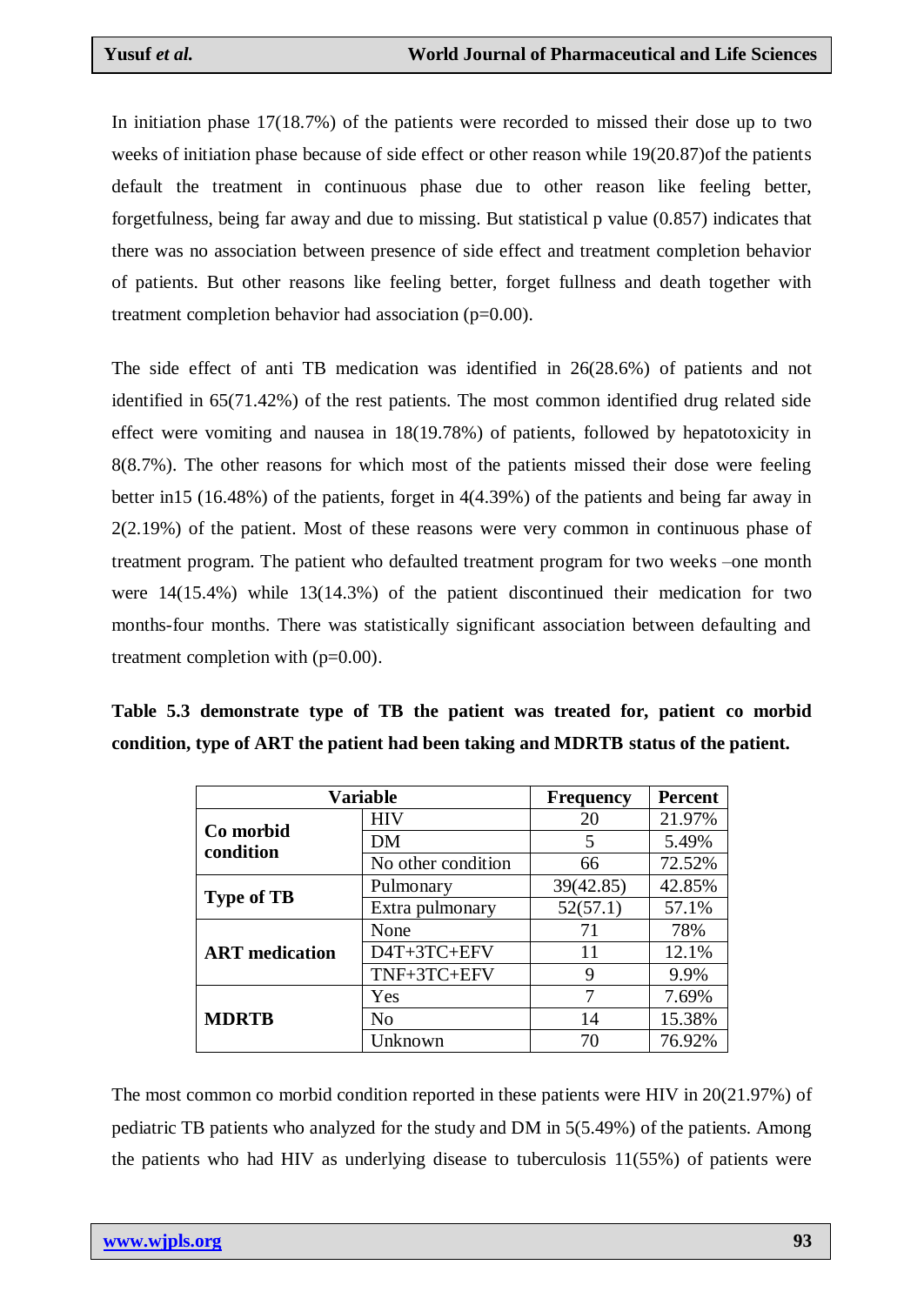treated with D4T+3TC+EFV and 9(45%) of the patients were treated with TDF+3TC+EFV regimen. Statistical p-value that indicates association between co morbid condition and treatment completion was 0.868 indicating insignificant association.

MDRTB was identified in 7(7.69%) of the patients, while 14(15.38%) of the patients were cured and 70(76.92%) of the patients were not reported whether they had MDRTB or not. The statistical association between adherence and MDRTB was found to be insignificant  $(p=0.121)$ .

**Table 5.4 demonstrates parent TB knowledge, parent relation with provider, economic status and patient health status at the end of treatment program and completion status.**

| <b>Variable</b>             | <b>Frequency</b>   | <b>Percent</b> |        |  |
|-----------------------------|--------------------|----------------|--------|--|
| <b>Parent economy</b>       | No any information | 91             | 100%   |  |
|                             | Good               | 58             | 63.73% |  |
| <b>Parent TB knowledge</b>  | Poor               | 20             | 21.97% |  |
|                             | Unknown            | 13             | 14.28% |  |
| <b>Parent relation with</b> | Good               | 56             | 61.54% |  |
|                             | Poor               | 22             | 24.17% |  |
| provider                    | Unknown            | 13             | 14.28% |  |
|                             | Cured              | 14             | 15.38% |  |
| Patient health at end of    | Not cured          | 6              | 6.6%   |  |
| the treatment               | Missed             | 6              | 6.6%   |  |
|                             | Unknown            | 65             | 71.43% |  |
| Did the patient             | Yes                | 59             | 64.83% |  |
| complete the treatment      | N <sub>o</sub>     | 27             | 29.67% |  |
| course                      | Unknown            | 5              | 5.5%   |  |

The knowledge of parents of TB patients for 58(63.73%) were good while poor for 20(21.97%), and those whose parent"s TB knowledge status was unknown were 13(14.28%) of the patient. The statistical association between adherence and parents" TB knowledge was (p=0.000). Parents of 56(61.54%) patients had good relationship with health care providers of the program while parents of 22(24.17) patients had poor relation with health care provider and parents relation with provider for 13(14.28%) of pediatrics patients was unknown. The statistical association between patient adherence and parent relation with service provider was significant ( $p=0.00$ ). At the end of treatment program  $14(15.38%)$  of patients were cured while 6(6.6%) of the patients were not cured and 6(6.6%) of the patients died. However, patients health at the end of the program were not known for 65(71.43%) of patients. The statistical association between adherence and patient"s health status at the end of treatment program was found to be significant ( $p=0.00$ ). Among all pediatrics TB patients 59(64.83%)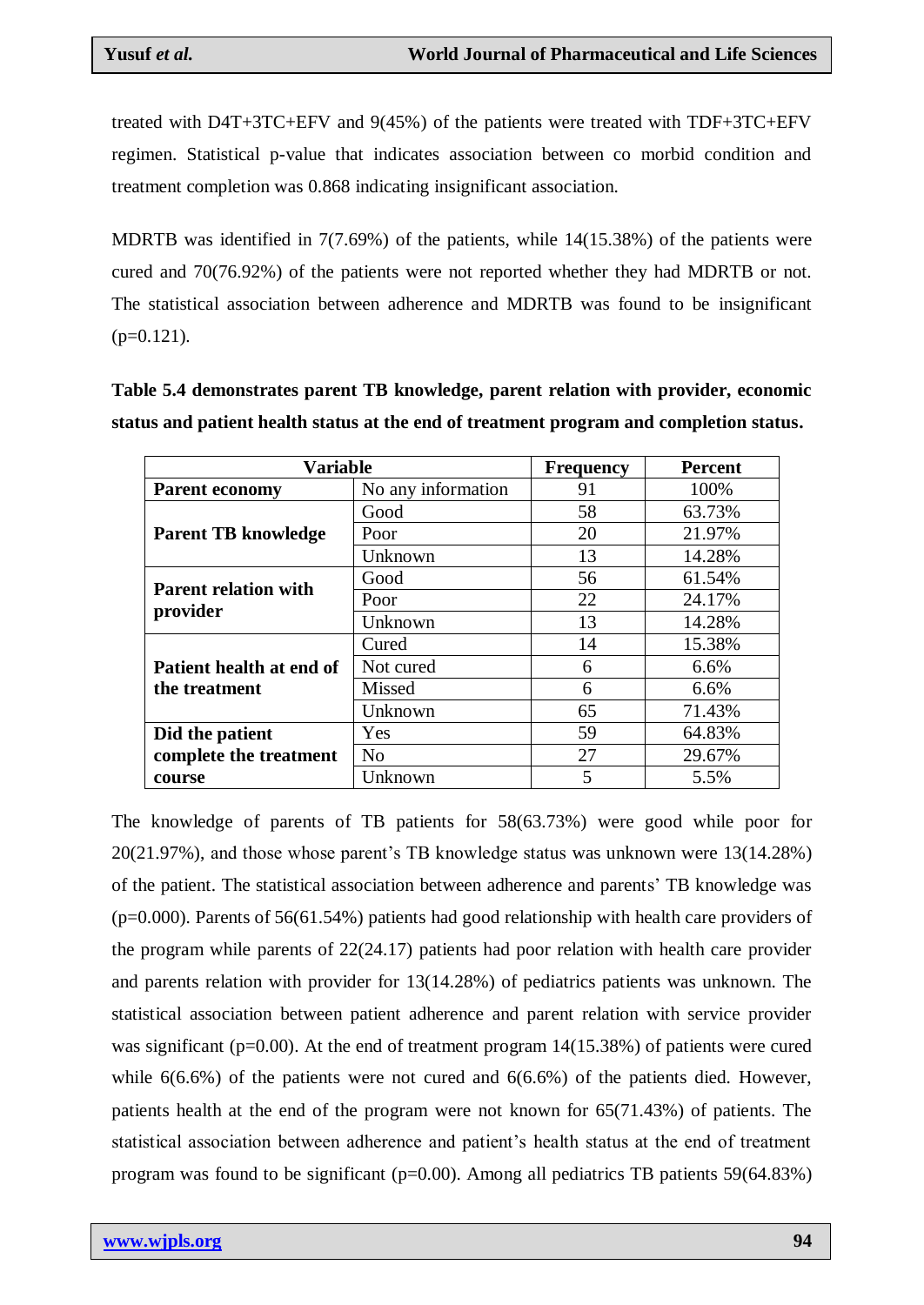were successfully complete (adhere to) treatment program while 27(29.67%) patient default ed treatment program (non adhere) and for 5(5.5%) patient at end of program whether they complete or not were not known.

|                |       | <b>P</b> value |    |         |       |  |
|----------------|-------|----------------|----|---------|-------|--|
| <b>Address</b> |       | <b>ves</b>     | n0 | unknown | total |  |
|                | Jrban |                | –  |         | כס    |  |
|                | Rural | h              |    |         | 26    |  |

**Table5.5 Relationship of patient address to treatment completion** 

Out of patients who attended treatment from urban area 66% completed their treatments while 26% of patients from urban area did not. But 61% of patients from rural area completed the treatment while 38.4% of patient did not complete the treatment. The statistical association between adherence and address was obtained to be insignificant ( $p= 0.220$ ).

#### **DISCUSSION**

In this study 46.1% of patients were found to be males while 53.8% of the patients were females, this result is similar with study conducted in Kenya in which 44.9% of the patients were males and  $55.1\%$  of the patient was females.<sup>[15]</sup> In this study there was no significant association between sex, age and patient's adherence to their medication. This result is also consistent with finding of the study conducted in Kenya.<sup>[15]</sup> In addition, it is similar with result reported by study conducted in Nigeria.<sup>[18]</sup> Both studies concluded that there was no significant association between age, sex and patient adherence to medication. This could be due to the fact that in pediatric patients adherence is highly dependent on care giver of the patients.<sup>[15]</sup> The result of this study showed that extra pulmonary TB was found to be more common in patients when compared with pulmonary TB, 57.1% and 42.82%, respectively. This result was not reported in study conducted in different countries. This indicates that diagnosis of TB in children is made at advanced stage of TB in pediatrics patient in Adama referral hospital. Furthermore, there was no statistically significant association ( $p = 0.76$ ) between type of TB and patient adherence to their medication. This means that there is no difference in adherence to medication between the types of TB.

The patients who completed the treatment course at the end of the program were 64.83% while 29.67% of the patients defaulted the treatment, because caregiver may thought that their children were cured or due miss. This result is in line with a study conducted in Uganda which reported similar non adherence  $(25\%$  of the study population).<sup>[17]</sup> Among these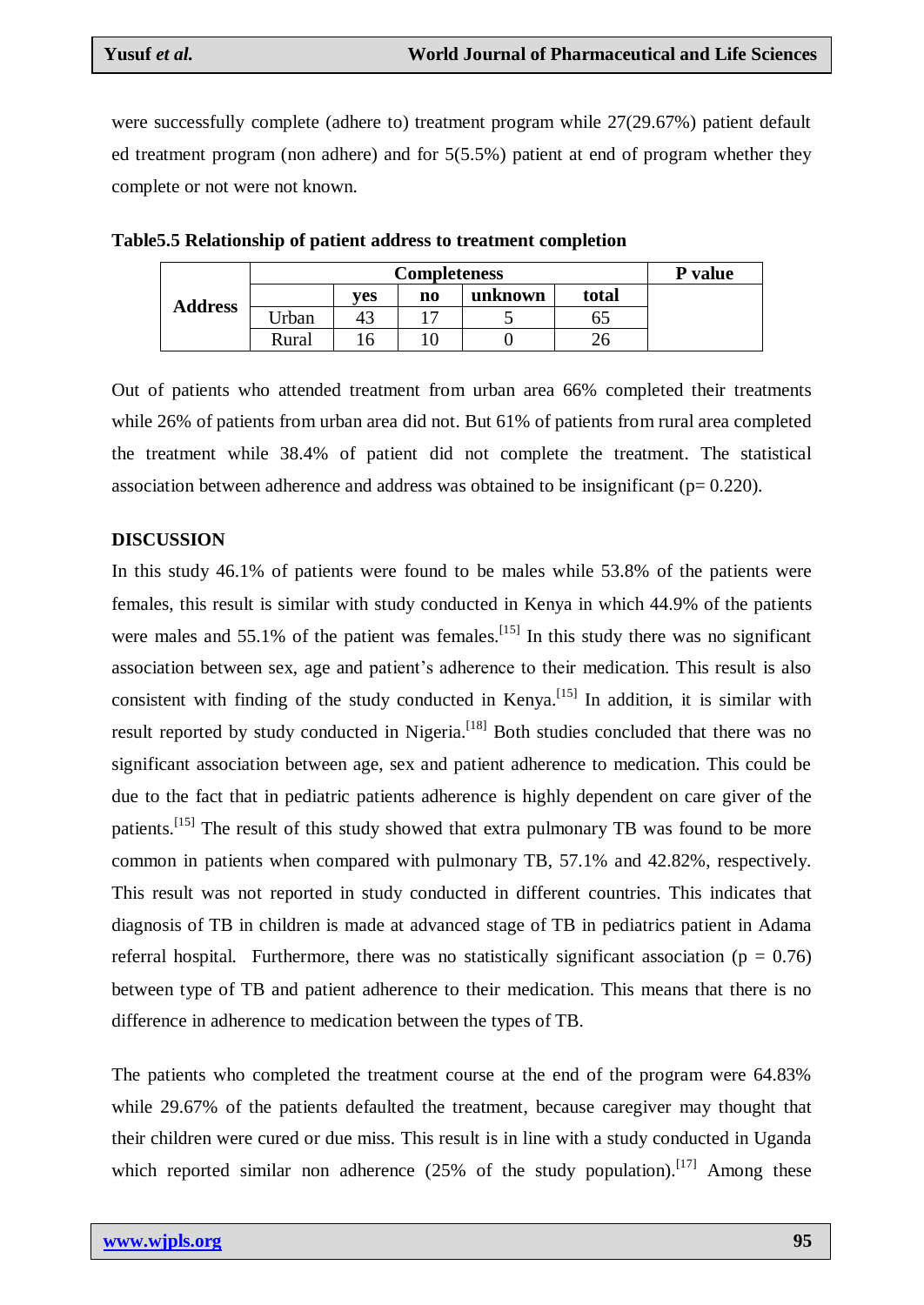patients those whose sputum result recorded for three consecutive months showed that they were cured, were 15.38% while 6.6% of patients failed to be cured. 6.6% of patients died while they were on treatment. And those for which their health status was not known at end of treatment program were 64.83%. This result is not consistent with study conducted in Nigeria where higher cure rate and lower failure rate were reported.<sup>[17]</sup> But it is consistent with result reported in retrospective study conducted in Ethiopian rural hospital in 2010 in which almost similar defaulter rate (16.8%) was reported, but the patients who died were lower than that obtained in this study.<sup>[12]</sup>

Adherence in this study (64.83%) is slightly lower than that reported in study conducted on children registered for TB treatment at 23 health centers (85%) in Addis Ababa, but lower death rate  $(3.3%)$  of patients was reported. <sup>[4]</sup> But it is in contrast with study conducted in Egypt in which lower adherence (16%) and higher non adherence (51%) of studied patients were reported.<sup>[16]</sup>

As this study indicates vomiting and headache in 19.68% of the patients and hepatotoxicity in 8.78% of patients were found to be the most common drug related side effects which appear on patients in initiation phase. This result is in contrast with the result reported in study conducted in Nigeria in which hepatotoxicity (72.1%) and nausea and vomiting (25%) of the side effects reported in the patients.<sup>[18]</sup> But according to the finding of this study, there was no significant association between treatment completion and presence of side effect. This means presence or absence does not bring difference in the extent treatment completion.<sup>[18]</sup>

The finding of this study shows 24.17% of the patients defaulted the treatment program in continuous phase due to feeling better in (16.48%), forget in(4.39%) and missed(died) in 2.19% of patients. Similar result was reported by the study conducted in Uganda.<sup>[17]</sup> As the above finding shows other reasons like feeling better, forgetfulness and miss had significant association with adherence of the patients, this is also in contrast with what has been obtained in study conducted in Kenya which showed that there was no significant relationship between side effect and adherence to anti TB medication.<sup>[15]</sup>

The finding of this study also showed that the most common co morbid conditions were HIV in 21.97% and DM in 5.49% of studied patients. There was no significant association between co morbid condition and adherence. However, the patient who had been taking ART had good adherence to medication than non HIV co morbid patients, because their family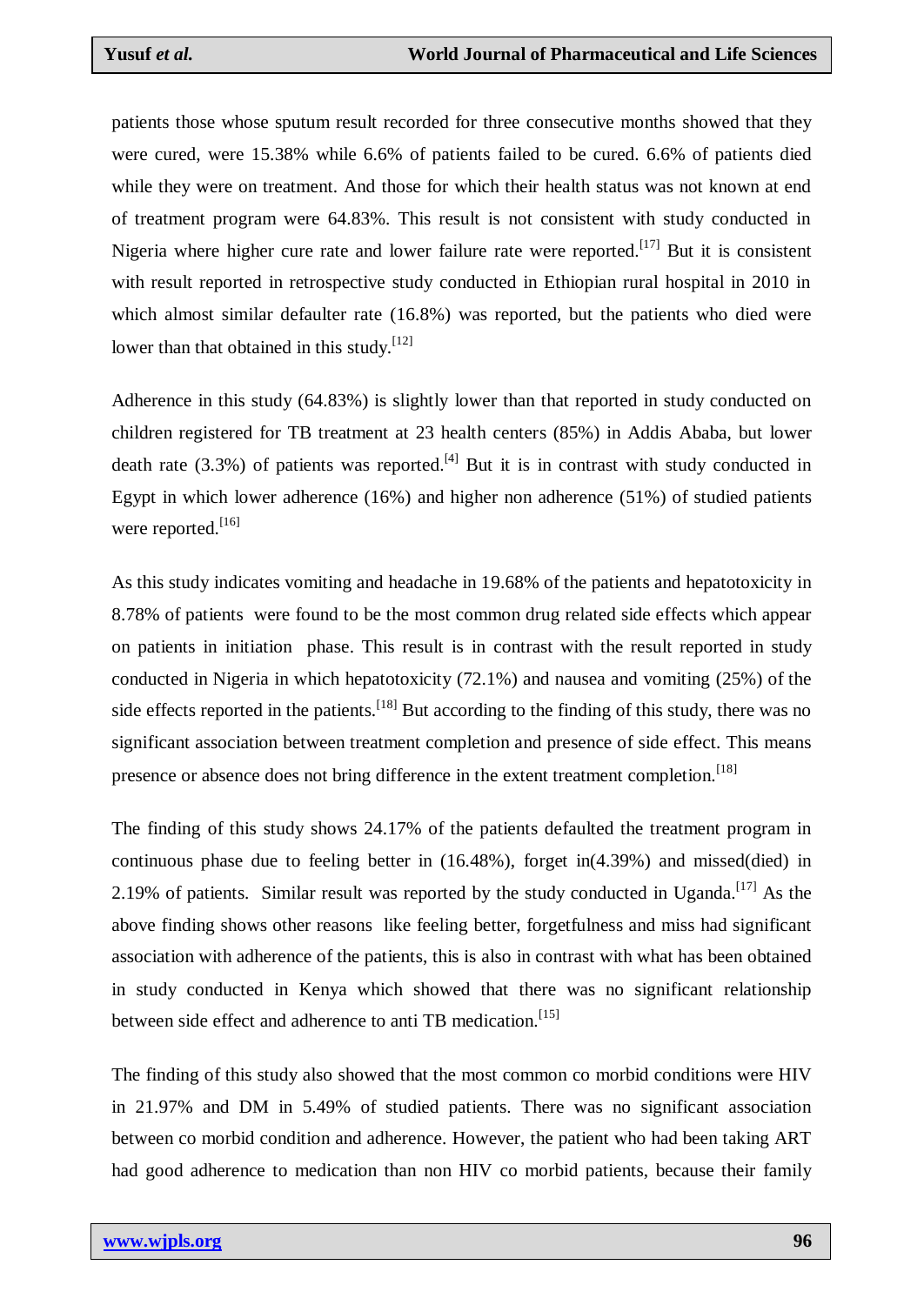might think that their children would die if they discontinue taking anti TB drug as they were told by service providers. This result was similarly reported in study conducted in Uganda.<sup>[17]</sup>

MDRTB was found in 7.69% of patients. According to the finding of this study there was no association between MDRTB development and adherence to medication as it was shown by p value (p=0.121 CI=95%). It might be due to poor adherence of patients to their medication or patients were caught by MDRTB from other patients. As the finding of this study shows there was no significant association between parent monthly income and patient adherence to anti TB medication. This result is in line with finding reported in study conducted in Kenya which states that family average monthly income had no statistically significant association with patient adherence to their medication.<sup>[15]</sup> This was because TB treatment was given free and readily available to all patients.

As one can observe from the finding of this study the patients whose caregiver had TB knowledge (like nature of the disease, the effect of discontinue the treatment and the effect of irregular medication taking behavior) had good adherence to their medication when compared to patient whose care giver had poor TB knowledge, and there was statistically significant association between parent TB knowledge and adherence to medication. This result is in contrast with finding reported in Kenya which state that caregiver knowledge of TB had no significant association with adherence to medication.<sup>[15]</sup> But it is consistent with study conducted in Uganda.<sup>[17]</sup>

It was found that pediatric patients whose care giver had good relation with service provider had good adherence when compared with patient whose parent had poor relation with service provider. In addition, the quality of services has been shown to have significant association with adherence to the medication. This might be due to the parents were getting advice properly from health service providers. This finding is, however, in contrast with what reported in study conducted in Kenya which states that there was no statistically significant association between pattern of health care and patient adherence to medication.<sup>[15]</sup>

In this study, even though higher defaulter were obtained in patients attended treatment from rural area when compared with those attended treatment from urban area, there was no significant association between address and adherence of patients to their medication  $(p=0.220, \text{ CI}, 95\%)$ . This finding is in line with study conducted in Uganda.<sup>[17]</sup> It is also consistent with finding reported in Kenya.<sup>[15]</sup>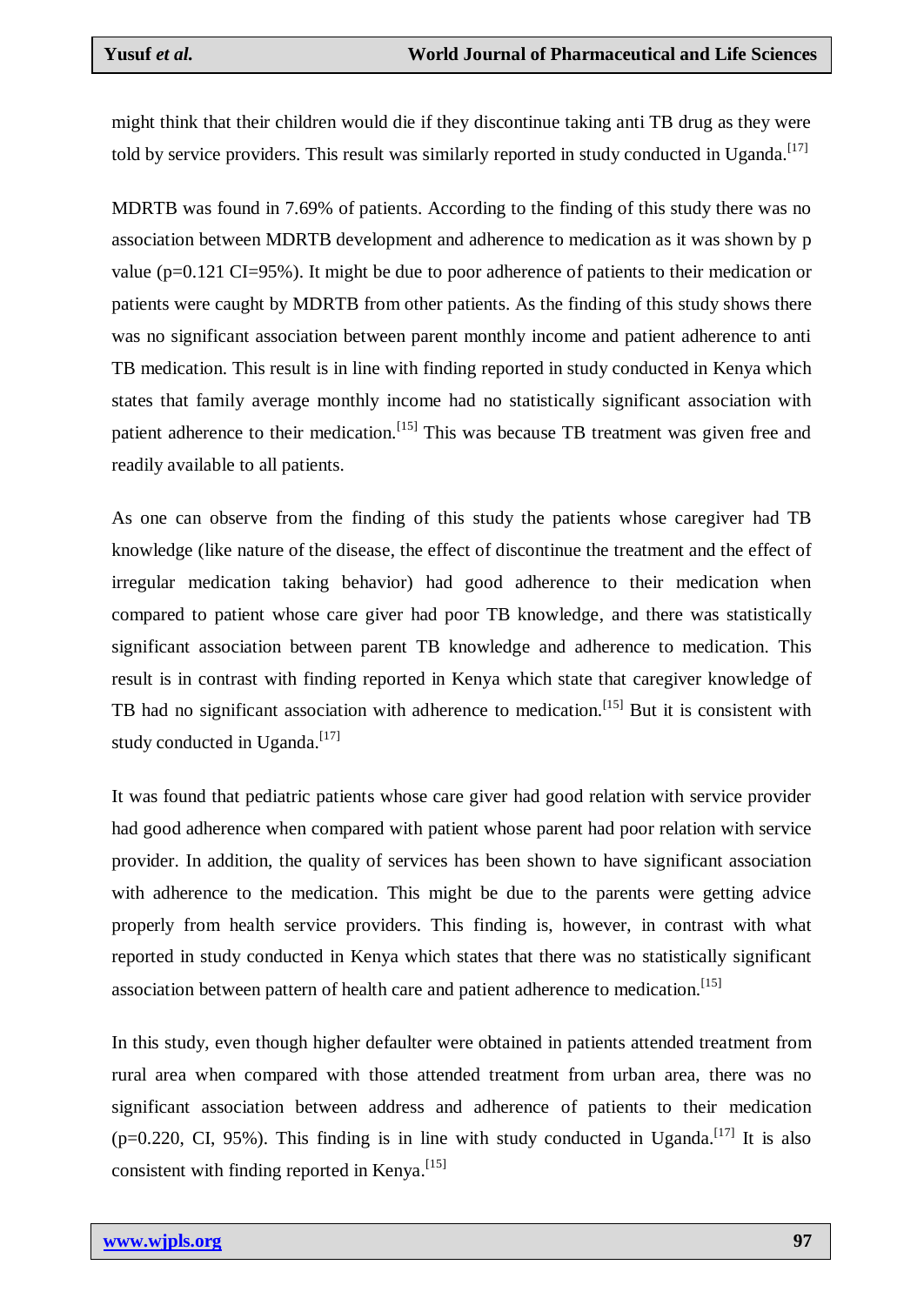#### **CONCLUSION AND RECOMMENDATION**

#### **Conclusion**

This study shows that adherence of pediatric patients to their medication is not only affected by patient taking medication as prescribed but also parents" knowledge of TB, parents" relationship with health providers, presence or absence of other reasons like feeling better, forgetfulness and residence area. As the finding of this study shows presence of underlying disease like HIV have no effect on adherence of patient to anti TB drug. The parent monthly income also have no effect on adherence of the patient to anti TB medication. The result of this study indicate that MDRTB and TB relapse were most common in patients with poor adherence to their medication.

#### **Recommendation**

- Health professionals should give special consideration for parents of children who come from rural area and parents should be informed and made aware about TB because pediatrics adherence to their medication is highly dependent on parent"s TB knowledge.
- Unlike adult patients children do not know the effect of discontinuing their medication; therefore treatment adherence of pediatrics patient should be monitored only by health professionals even during continuous phase of the treatment.
- Health status of pediatrics patient should be checked at least every two months.
- Side effect and other reasons which account for missing the dose should be monitored early so that children will adhere more to their medication.
- Adama hospital TB clinic should be staffed by qualified health personnel so that pediatrics patients will get high quality of service.
- Health professionals should focus on how to create awareness about factor affecting adherence in the community.
- Parents should be educated about the causes and the effects of TB, and possible adverse reactions of the medication, and the importance of children completing their medication according to the treatment plan.

#### **Abbreviation and Acronyms**

 $DOT =$  directly observed therapy EDR  $TB =$  extended drug resistant tuberculosis  $ETH = Ethambutol$  $HIV =$  human immune deficiency virus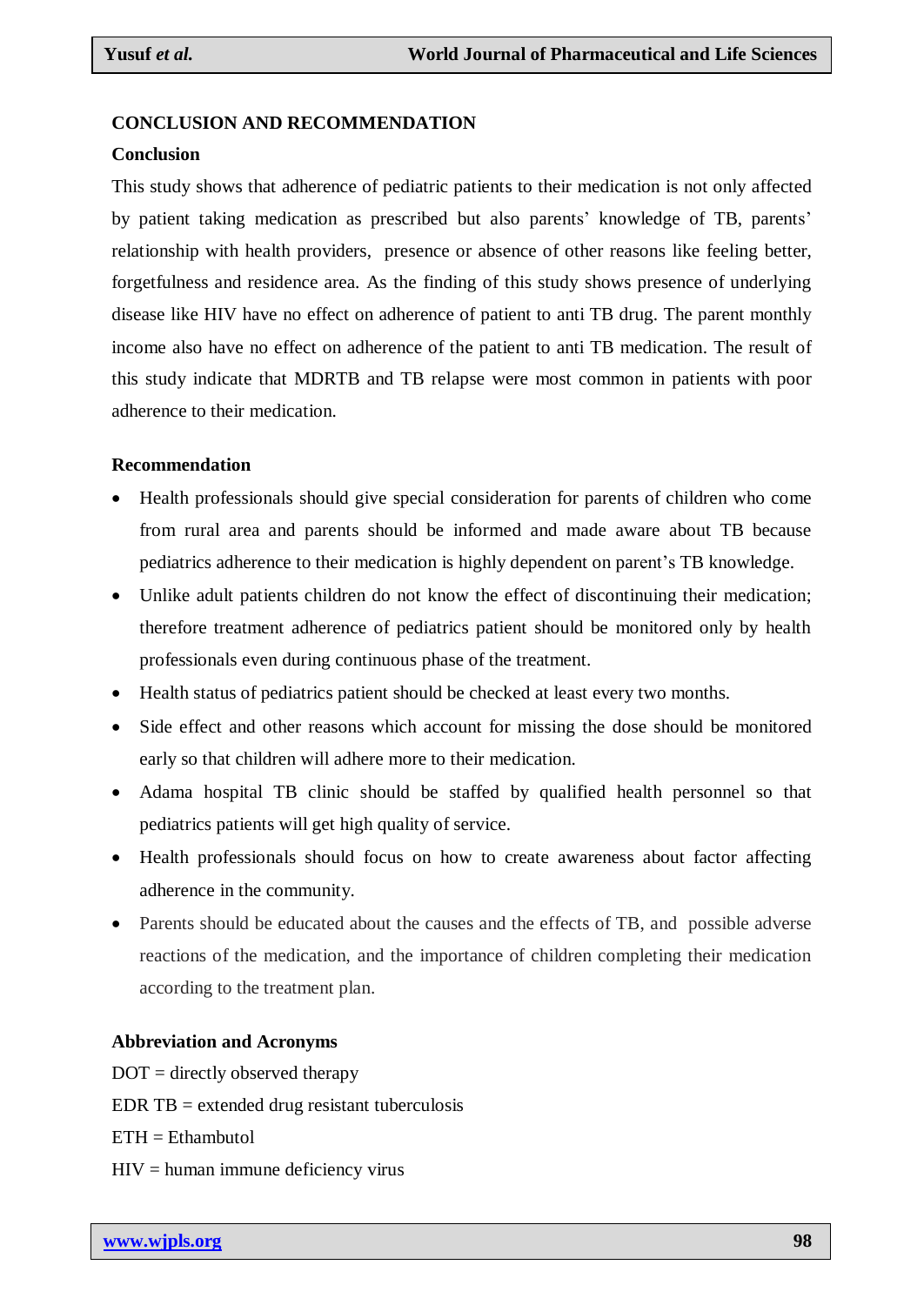INH = Isoniazid  $MDR TB =$  multi drug resistant tuberculosis PZA = pyrazinamide  $RMP = rifampcin$  $SRP =$  streptomycin  $TB = Tuberculosis$  $WHO =$  world health organization  $D4T =$  stavudine  $3TC =$ lamivudine  $EFV = e$ faverenz  $TDF = \text{tenofovir}$ 

## **ACKNOWLEDGEMENT**

We are very grateful to our college staff members for unreserved guidance and constructive suggestions and comments from the stage of proposal development to this end. We would like to thank Ambo University for supporting the budget which required for this research. Finally our deepest gratitude goes to Adam Referral Hospital staffs, which helped and allowed us in collecting and gathering data.

**Funding**: Ambo University.

**Conflict of interest**: None declared.

**Ethical approval**: Approval and permission was sought from Ethical Review Board of College of Medicine and Health Sciences of Ambo University.

## **REFERENCE**

- 1. Kudakwashe Ch. Factor affecting compliance to tuberculosis treatment in Andra Kanvango region in Namibia, Journal of compliance to TB treatment, 2010; 5-6.
- 2. Rieder, L. H. Interventions for tuberculosis control and elimination; journal of International Union against Tuberculosis and Lung Diseases, 2002; 5.
- 3. Soumya Swaminatha and Banu rekha. Burden of child hood tuberculosis and DOT in childhood in India, journal of medical science, 2010; 6-7.
- 4. Dereje hailu, et al. Child hood tuberculosis and its treatment out come in Addis Ababa, Journal of BMC, Pediatrics2014,14:61 doi.10.1186/1471-2431-14-61.